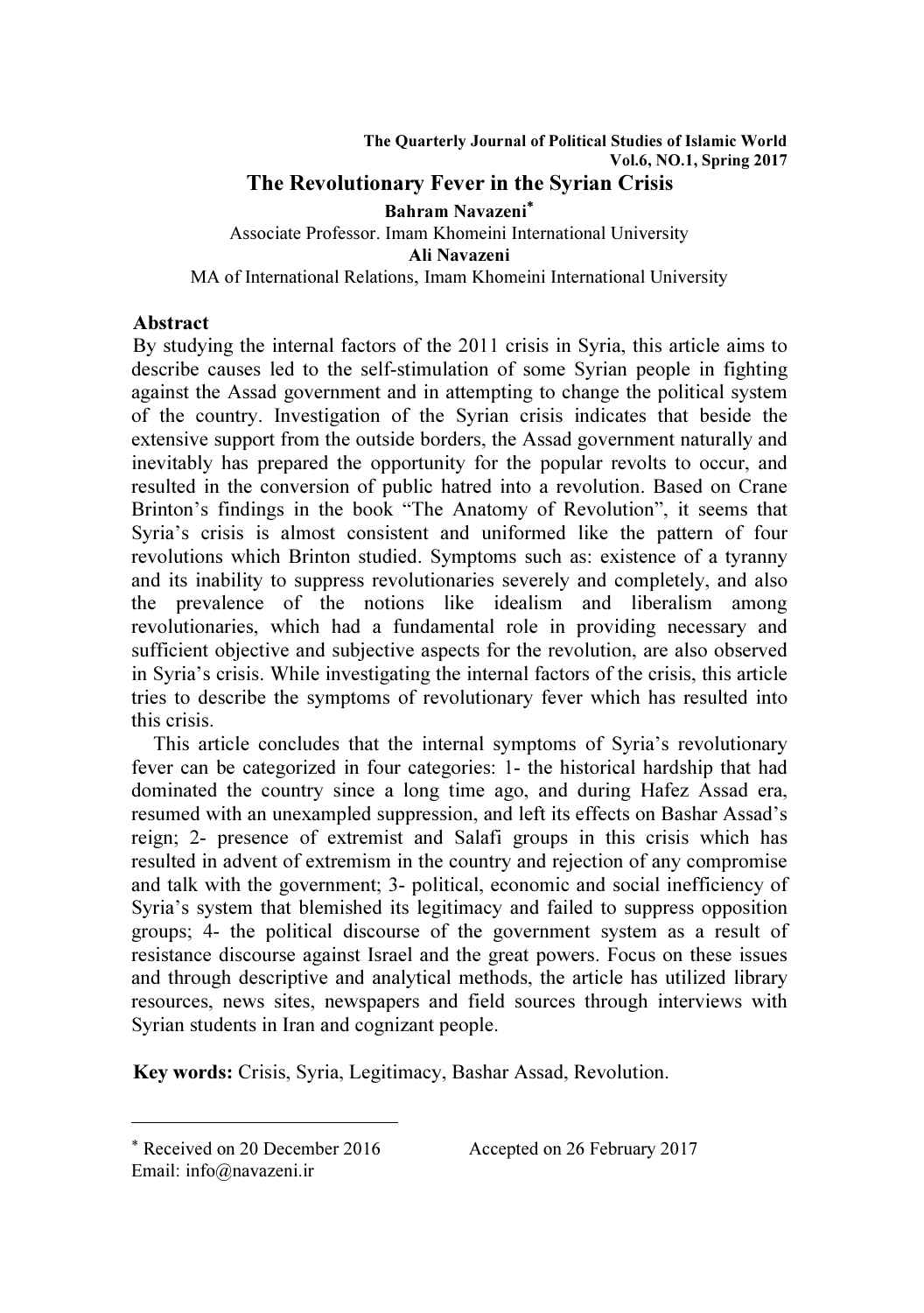## 1. Introduction

Revolution has been widely used with the meaning of a sharp and sudden change, accompanied with improvement or development in various intellectual and behavioral fields at various individual and social levels. This change usually results in substitution of revolutionary fighter groups with the ruling government in management of countries political system. This substitution is practically associated with an uprising, accompanied by force or at least a conspiracy to overthrow the government, due to its severity and abruptness; and the fact that the element of "violent" which divides the revolution from the changes that are based on compromising or formed gradually and evolutionary. their obvious difference here, is undoubtedly the fact that the sudden and sharp change, unlike the gradual and evolutionary change, results in disrupting the stability of society, and this possibility strengthens that unwanted elements may interfere in the progress of change to take advantage of its original intention for their own benefit (O'Kane, 1996; Krejci, 1994; Skocpol, 1979; Huntington, 1968; Goldstone, 1991; Greene, 1990; Tilly, 1993).

 Revolutionary fever phenomenon, like other historical events, has various causes and factors, but probably one factor (conceptual or concrete, national or international factor) has more influence than other factors and acts as determinant or critical factor. The opponents of the revolution have always tried to diminish these reasons to their lowest degree, while proponents wish to give historical and social depth to their revolution. Thus, those who don't have any interest or benefit in international affairs, or are afraid of dealing with international backgrounds of revolution as an imported, artificial, foreign or alien element from a particular community, simply ignore it and proscribe it as "the theory of conspiracy", and even Brinton denies the existence of "planning" by internal "small minority", and he not at all mentions the role of large European governments in emersion and victory of England, Us, French and Russia's revolution in "The Anatomy of Revolution". Brinton's farthest conclusion of the causes of revolution is "the cooperation of human and nature" which he sees as "a large group of majority who are so unsatisfied and will rage when the appropriate time arrives" (93: 1363). Rosemary Okin (1996) also believes that the causes of revolution are more resulted from the internal aspects of the reign of government than the challenges from outside.

 In contrast, others deny the validity and depth of social revolutions and by relying only on external factors, believe any event originates from beyond the country's frontiers, and attach a very important role to International Powers that preserve the current situation. Theda Skocpol says, the international system and trespassing by the great powers, are responsible for it as the "Mother of revolutionary crises" (1979: 285-286) and Fred Halliday (1999: 3) has talked Even more explicitly about the life and fate of the revolution "being tied" to the international system, and by giving evidence throughout his book, he argues that since Revolutions are done for internal change, turnover of norms and values between countries and people, "the international change power in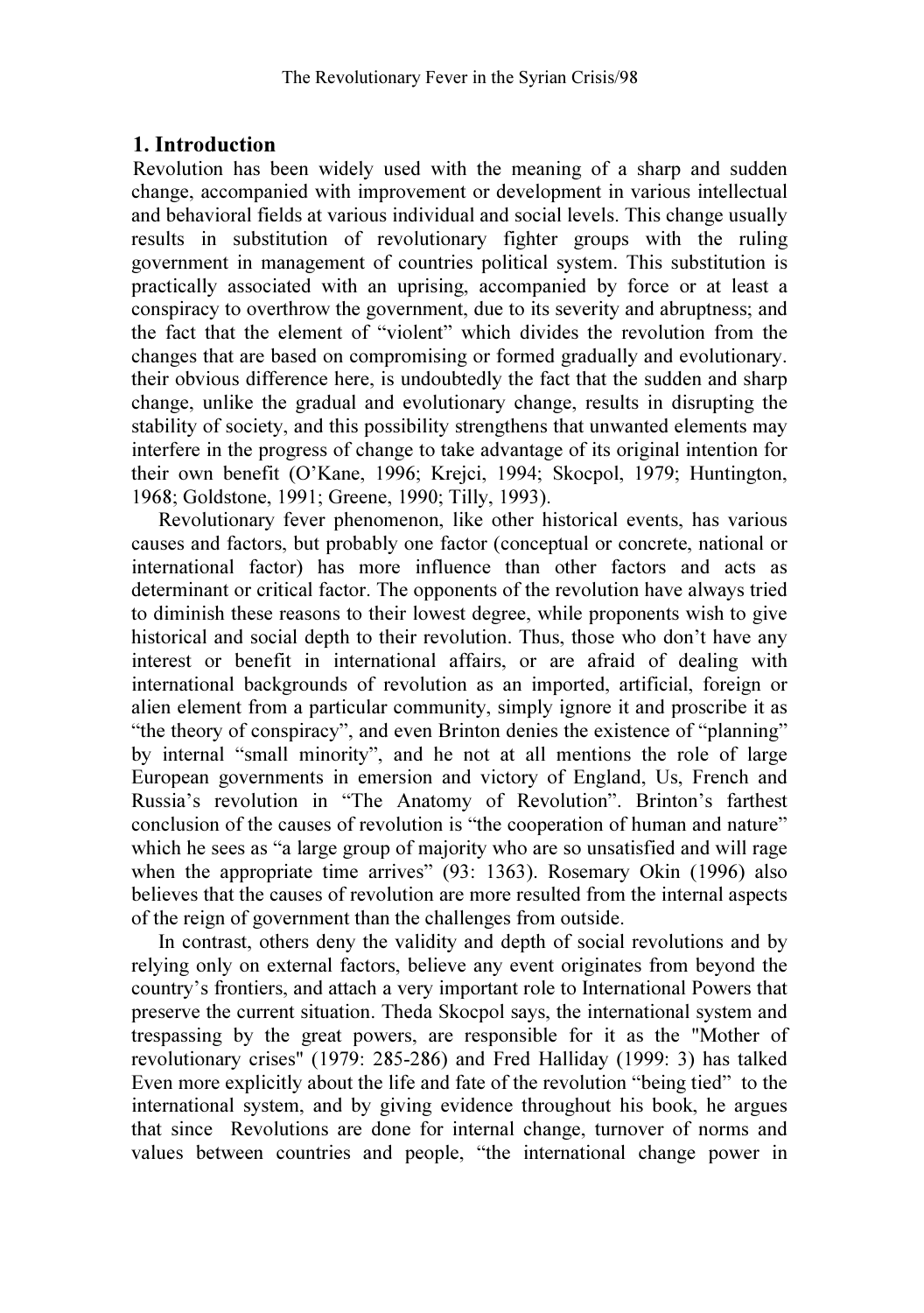countries" are simulated to hamper the "the process of developing and limiting governments and revolutionary aspirations , and the same " mutual relationship" causes interplay between revolutions and international system.

 Lots of other scholars, by mentioning the different causes of revolutionary fever phenomenon, state that the consistency of all of these factors is the cause of the revolution and its specific consequences (Calvert, 1996: 3; Goldstone, 2001: 26-27). Krejcie (1994) who had studied six big revolutions in order to find a common pattern for beginning and development of revolutions, concluded that big revolutions –not all of them- have some effects on foreign powers and international system.

 These disagreements also exist about the Arabic revolutionary fever in the Middle East and Syria. Many intellectuals and politicians consulted about the causes and motives of revolt and people's revolution against the Arabic states. Abdullah Al Aaroui, Arab intellectual, states that one of the main reasons for the gap between the people and Arabic governments is the governments' negligence towards Islamic principles and codes, and emphasizing on the rule of "Arabism" instead of the "nation" which is considered to have an Islamic essence. He says this will cause people to think more about their livelihood and sanitary problems than they do about their religious problems, and on the other hand, Ulema and religious scholars became indifferent about the problems of society, due to being rejected by the government; Because they are seeking an utopian based on Caliphate, which could make them undermine the position of the government.

 The created gap between religious Ulema and government results in government losing its legitimacy and predisposes it to people's revolting against it (Baghjeri, 1390:116), and this is evident despite Syria government's numerous actions for religious compromising and communicating with Ulema (www.khabaronline.ir). In an interview with Iran's National TV, Bashar Asad admitted that his religious opponents, in Salafi and Taliban groups, are not seeking compromise but are rather after unseating his government to establish their own (interview in 8/4/1391).

 Some scholars believe that since the independence of Middle Eastern countries, they have experienced political structures based on nationalism, socialism, Marxism, and liberalism and pan-Arabism. These governments had two important features that are: 1. Most of them are secular, and 2. they suppress lots of freedoms In the name of independence and national security. Therefore, we are witnessing the formation of laws under the title of emergency conditions in most Arabic countries, according to which any opposition no matter how small, are vigorously suppressed. This suppressing is specially applied in the case of religious groups, and results in people revolting (Dehghani and Farazi, 1391: 287).

 Wadah Flares, one of the Lebanon intellectuals, says one of the reasons for the movement against the government in the Arab world is the injustice in society; injustice is in a way that government's rents are in the hands of a few,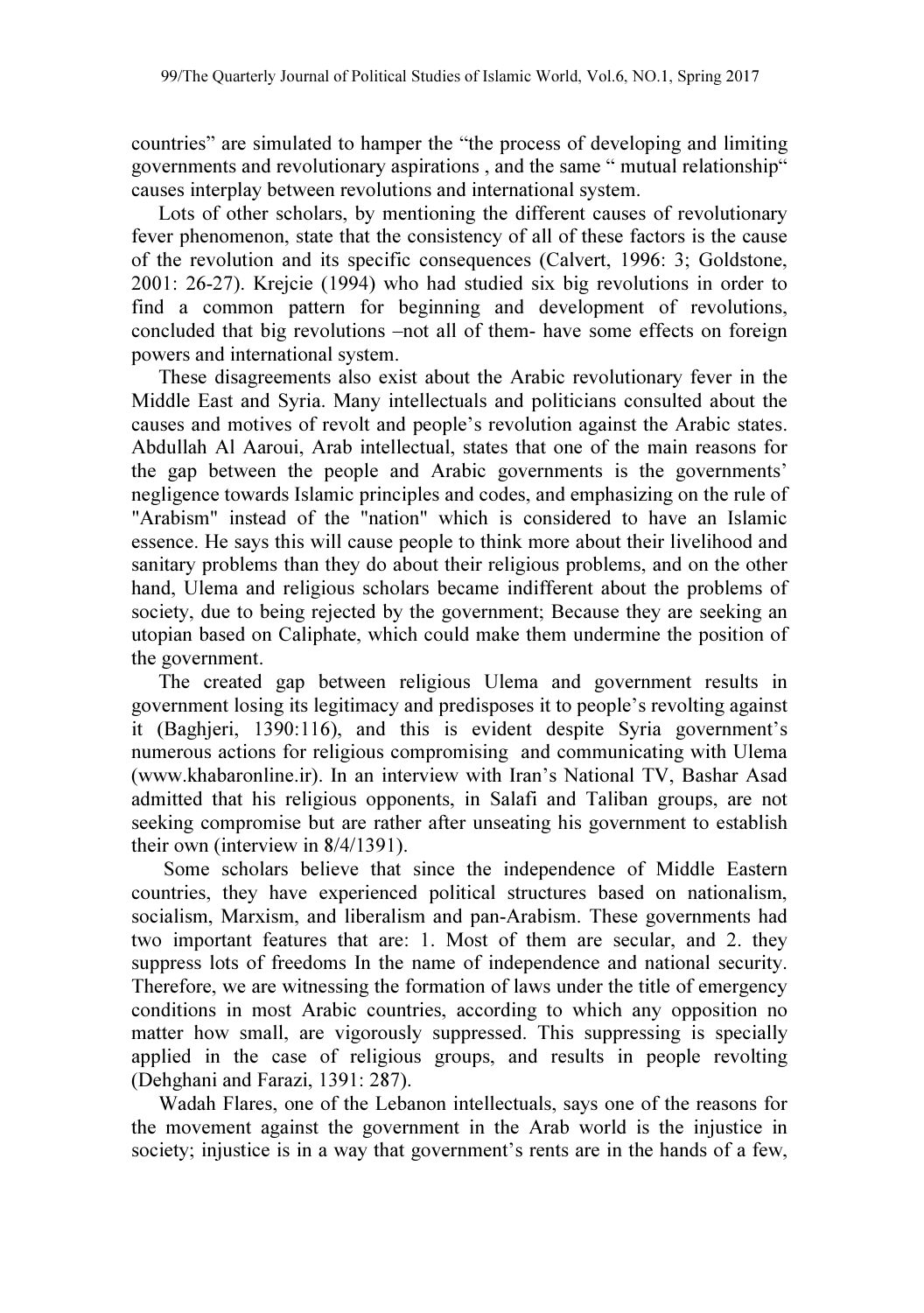This has led to the state dominating over the civil society, and putting distance between them and the government. On the other hand, the racial and ethnic structure in the Arab world make this problem more sever (quoted in Baghjar, 1390: 120). As it can be seen in Syria, in cases like class conflict and assignment of key positions to members of the Baath Party or to the Alawi individuals (Lee Norji, 1383: 160).

 Some of the other intellectuals, like Samir Amin, important Egyptian intellectual, count the commercial recession and economical infirmity of Arabic countries as the reasons for their corruption, which lead to domination of corrupt capitalist who exploit people (quoted in Baghjar, 1390:129).

 Although some had predicted such days for Syria, but the scale, the severity, time, duration of the crisis and so on, were not easy to predict. More than 20 entity and charity and humanitarian organization criticized UN security consul widely, by publication of figures in mars 2015. According to this report, as a result of Syria's 4 years long civil war, 200 thousand were killed and 10 million, almost half of the population, were forced to leave their homes. The number of children who needs attending, with a 31% rise compared to 2013, reached 5.6 million and life expectancy for Syrians was lowered to 20 years. Maybe the pictures demonstrated in this report are representatives of tragic situation of Syria and Syrians in last 4 years. These satellite pictures of lighten parts in night, shows that Syria is 85% darker than past (http://persian.euronews.com).

 This article, in addition to rejecting any single-factor approach to revolutionary fever phenomenon, and admitting to the existence of several symptoms for it, tries to survey this crisis and symptoms of revolutionary fever phenomenon in it, while focusing on internal factors. For achieving this goal, it has relied on Crane Brinton's Conceptual Framework in the book "The Anatomy of Revolution" and other famous writers in the field of revolution. This article has explained the main issue in descriptive and analytical ways by using library resources, news sites, newspapers and field sources through interviews with Syrian students in Iran and cognizant people.

### 2. Conceptual Framework of Revolutionary Fever

Crane Brinton, after obtaining his PHD in Philosophy in 1923, In addition to being active in the American Philosophical Society, as a professor and a researcher in history at Harvard University and president of the American Historical Association in 1936, wrote various works in the fields of history and political thought and foreign Relations. "The Anatomy of Revolution" is his fifth book which was first written in 1938 and was re-published several times. Mohsen Salasi translated its 1938 edition in Persian in 1368.

 Crane Brinton notes several times through his book, that symptoms of beginning and changing of revolution are different, and he's no intention as to present a unit pattern to be used as a criterion for identifying or predicting a revolution, and he's not seeking an "ideal type" or "Platonic idea" for revolution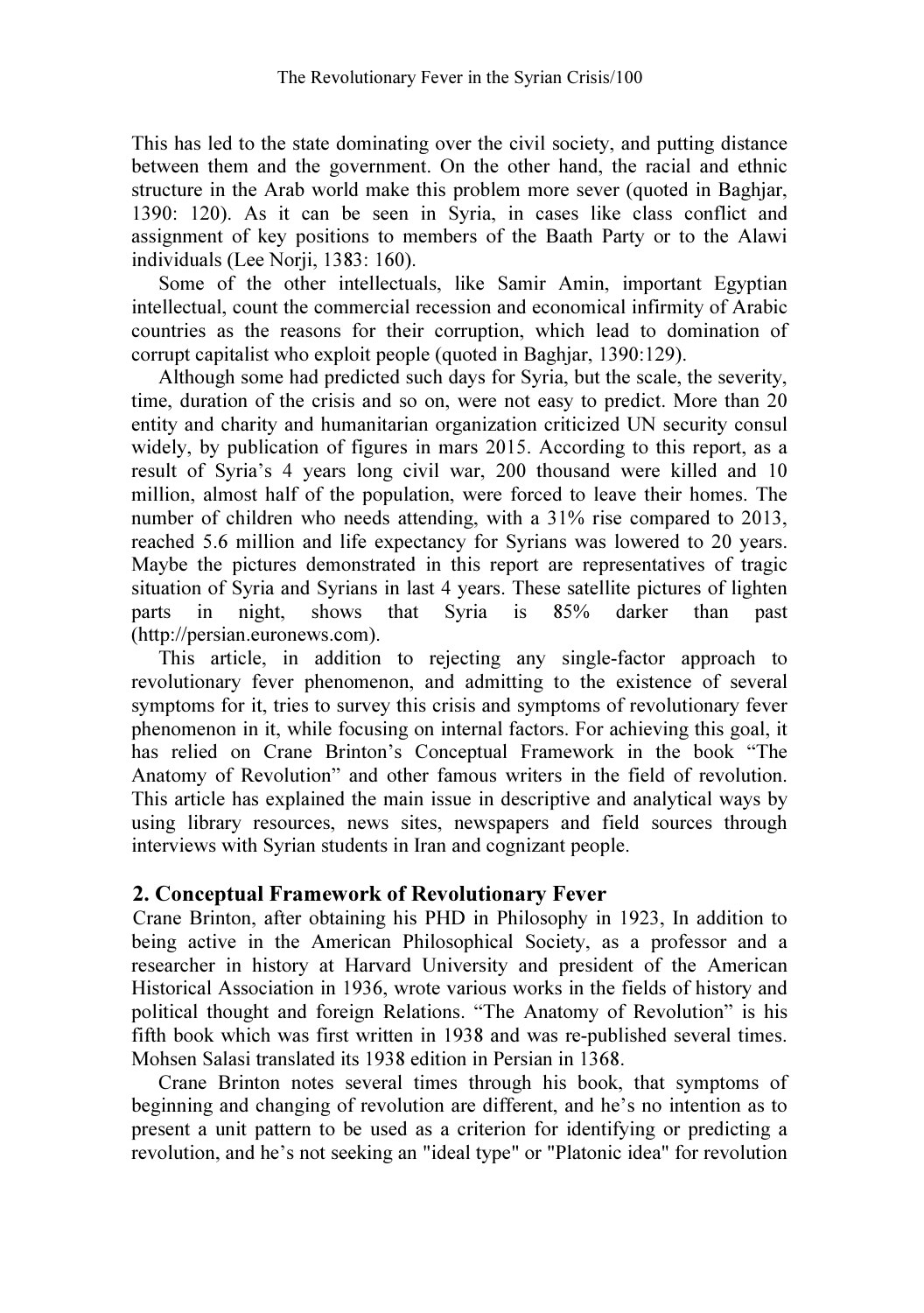(ibid: 6). However, in the introduction to this book, he aims to "monitor" the processes of social transformation and the acquisition of scientific "knowledge" of the revolution, or at least taking "effective steps" in this way (ibid: 4-5) and this try for "finding some estimates of uniformities" in four victorious revolution in the new states, shows his inner desire to extract and provide a model applicable to other similar revolutionary situations, at different times and places.

 For example, his concern about the crises like blacks' rebellion in the 1960s within American society (ibid: 313) and America's "past errors" in opposing against the revolutions in China and Cuba, (ibid: 315) was a sufficient Motivation to reprint this book in 1964 and to add another part to it, in which going as far as suggesting that instead of opposing revolutions such as China and Cuba, we should "put ourselves in the position of leadership in these revolutions" (ibid: 315) the same thing we interpret as compassion with friends and tolerance for the enemies in Iranian-Islamic philosophy. Brinton hopes that his findings were useful and an "almost more peaceful century" than the twentieth century would be coming (ibid: 316).

 Brinton's effort to recognize causes of the revolution isn't a new work in a sense, so does he admit in the introduction of the book (ibid: 14-15) that before him, it was a professional historians' profession, to study "the realities of human behavior in the past " and the sources which he used in writing his book, are all produced by the same historians in the past era, who studied "the facts about past humans' behaviors" and did the " collection "," sorting "and" benchmarks " of revolutions, but his innovation which is recognized as his theory, is in drawing a conceptual frame and work that by adopting metaphors like "storm" and "fever" from natural science, to describe circulation period of four revolutions and analyze the issue without describing the historical development of each of them.

 The idea of comprising four big contemporary revolutions of England, America, France and Russia, and analyzing their common factors, and his efforts to compare natural science with social science, shows his main goal which is to achieve something like law or uniformities in mathematics. He has expressed this several times (ibid: 8-23, 278) he said he's planning to identify "Fever chart Parameters" before "outbreak of revolution" by using his conceptual pattern, and through timely "Pathology", (Ibid: 18) find a" balanced" social system (ibid: 16).

 In Brinton's opinion, (ibid: 20) a community that has undergone a revolution, is like a human body that has been infected and undergone an "evil microbus" attack, and the fever caused by this condition, is a sign of ruling elites' mismanagement in dealing with microbes.

 So in Brinton's theory, the revolution is divided in three part: symptoms, fever and treatment. Uniform signs that he has considered as a manifestation of this revolutionary conditions are: 1) overall financial growth while people are discontent because of injustice and humiliation towards them, along with rolling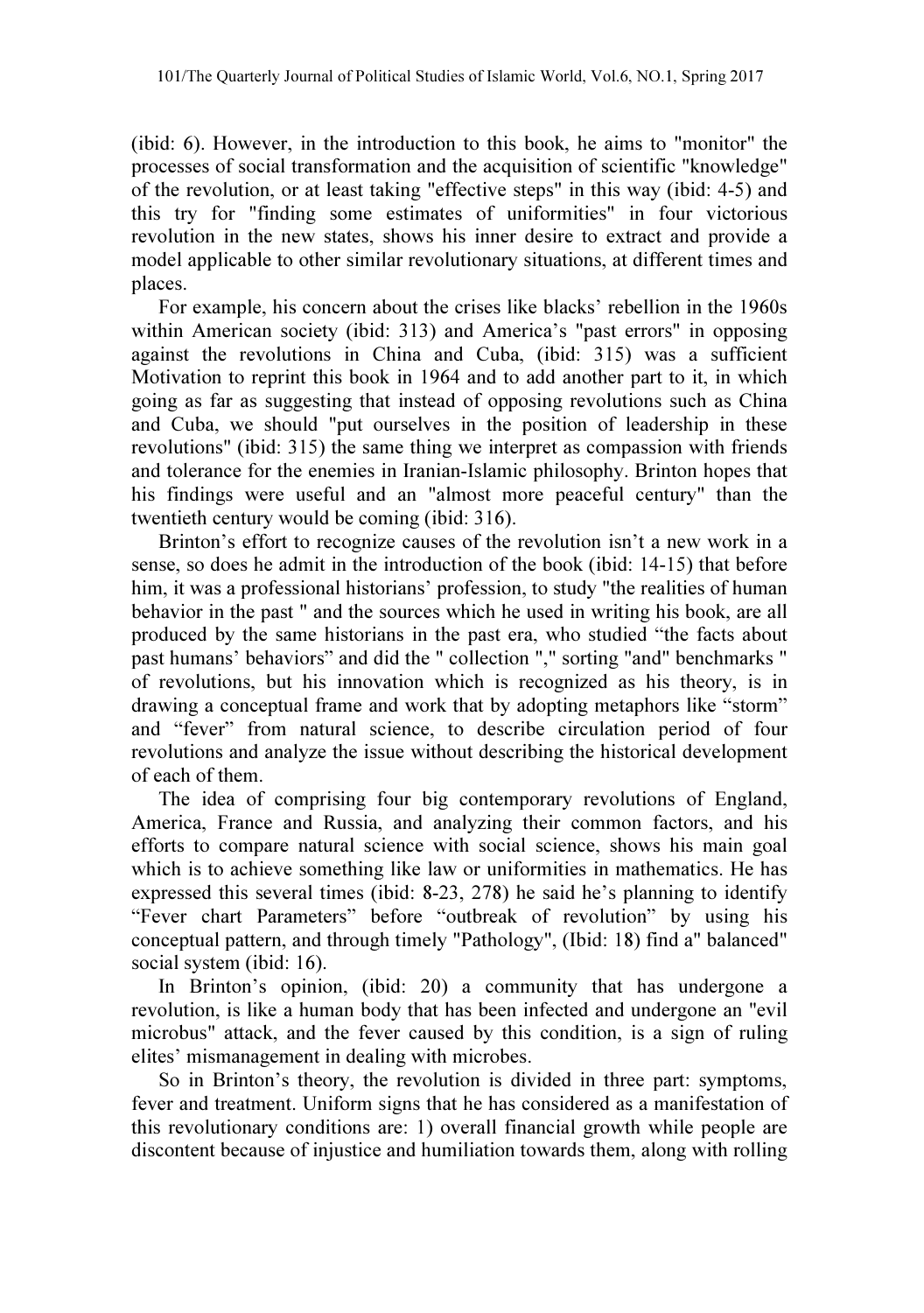group's financial collapse 2) a certain affluent group complaining about not having social merits and therefore uniting to find a solution for government's financial collapse through occupying the political positions of authority, 3) intellectuals' hatred towards government and their withdrawal from it due to the fact that their requests are being ignored by it 4) negligence and incompetent of governing group in making the necessary reformations, 5) governing group's loss of confidence and showing weakness and divisiveness in suppressing the dissent and 6) organized campaigns and their partners gaining the Positions of authority (ibid: 292-295).

## 3. Symptoms of Revolutionary Fever in Syria

The Syrian community was not healthy in the time of outbreak of the revolutionary fever, because ongoing Riots went as far as turning into crisis and caused severe and unpredictable changes. Crane Brinton's use of expression "revolutionary fervor" means "Just like evil fever burns microbes, ... Revolution eliminate evil people and institutions to eliminate disadvantageous and harmful." (Ibid: 20)

One of the most important goals in the Syrian crisis was the reform of the political structure in order to enhance civic engagement and social and political freedoms in the country. These goals can be understood from slogans people shouted on the streets or wrote on walls (Dehghani Firozabadi and Farazi, 1391: 285). What happened in 2011 in Syria was the result of the government mismanagement and the discontent of public, for which it might be impossible to find an agreeable starting point.

 The most accurate starting point for evolutions might be related to what a youth named Mohammad Bouazizi did in Tones, who committed Self-Immolation as a protest against police, who prevented him from doing curb service; this incident was a representative of the situation in all Arab countries in the reign, including Syria, where the inappropriate behavior of state officials, every time, had set up a fire that led not only to the revolution in Tunisia, but also involved its neighbors by its consequences (Javanpur and Bani Hashemi, 1392: 156).

 What's more important than Self-Immolation itself is the feeling of deprivation among the young, which make them think that present condition is adverse to their economic life. According to Crane Brinton, in fact, the feeling of deprivation predispose protest more than actual deprivation, because in that case the person feels his or her opportunities are unjustly limited by some groups(Brinton, 1376: 37-39). This predisposes the formation of opposition groups against the government, to put it under the pressure to make reformations.

 These groups act as associations and do anything from advertising and legitimate demands, to intimidation, in order to achieve their goals, (Brinton, 1376: 45). This was the same thing that happened with the self-immolation of Mohamed Bouazizi in Tunisia, and brought the Tunisian people to streets and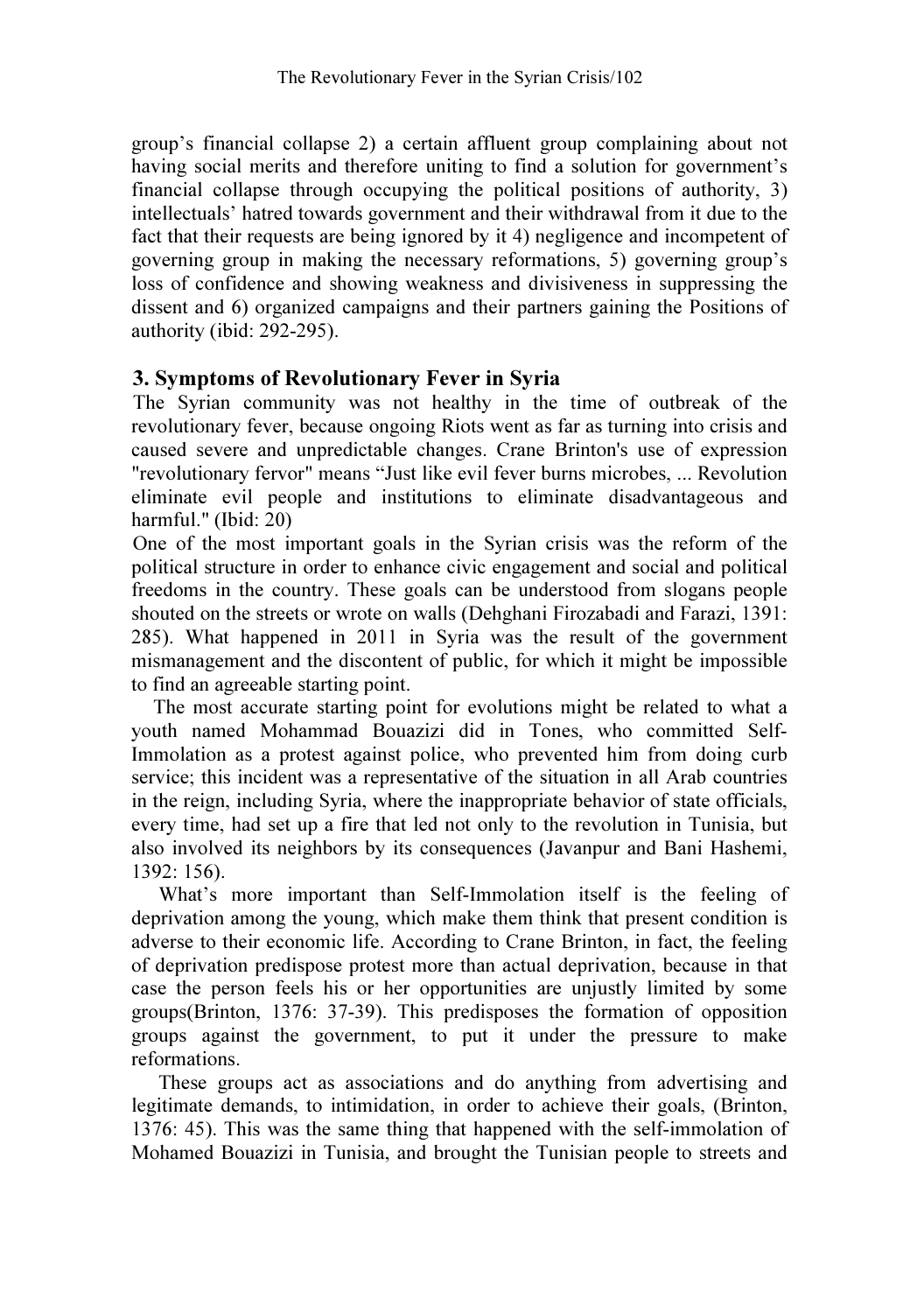started the revolutionary waves which quickly took over the Arabic countries (Amini and Ghasemi, 1391: 64).

#### 3-1. Beginning of the Crisis

Perhaps it's possible to associate Syrians' reaction with the human's need to be respected and behaved with self-esteem. What started revolution in Syria and other Arab countries is not just about humiliation of the young student, Mohamed Bouazizi, because the same attitude and humiliation is used by dictator governors towards Arab nation, and according to Amini and Ghasemi (1391: 64), this is the most precise factor in analyzing changes in Arab countries.

 Syria was one of the Arabic countries that was not immune to the revolutionary fever. The first revolution symptom in this country appeared on 18 Avril 2011 in Alomry mosque in Dara city, near Jordanian border (Ebrahimi 1392: 304) and made this city the center of further changes, and from there went to other reigns of Syria as far as Damascus.

 Someone who'd traveled to this country and stayed there for 45 days in 2012 (one year after outbreak of crisis) as an agent of a research organization, states that government's adversaries believe crisis began due to inappropriate and sever way by which government forces tried to surpass some adolescences. According to what he learnt, these adolescences were influenced by what the media named "Arabic Revolution", showing people who chanted the slogan "People, come, bring down the government", and they wrote similar slogans on the walls in Daraa city(Interview with A. A, 04/25/1392).

 Statements of a Syrian student studying at the International University of Imam Khomeini also confirmed this. This student who's a resident in Hama city, another city influenced by revolutionary fever, believes that the violent behavior of government's agents against protesting parents who asked for their children's release, started the crisis. Following the protests, security forces opened fire on some of them, resulting in a number of people (2-3 people) getting killed. These events made its way to the news throughout the Syria and ignited fury in people. People who were affected by the events in Syria, staged mass protests to show support for the victims, but governments surpassing acts became more severe too, so gradually it became an regional and international issue and other states and international organizations like UN stared interfering (Interview with a Syrian student, 20/7/1392).

### 3-2. Roots of the Crisis

But to what extent we can attribute the agitation in various Syrian cities, such as Daraa and Hama, to disrespect to the people? Although Syrian crisis was accompanied by the violence of government forces, but violence was very limited in quantity and severity; Violence was not associated to all of security forces and the crisis was in a country scale, and even in some cases some reforms was began that led to the desired results. In order to examine crisis of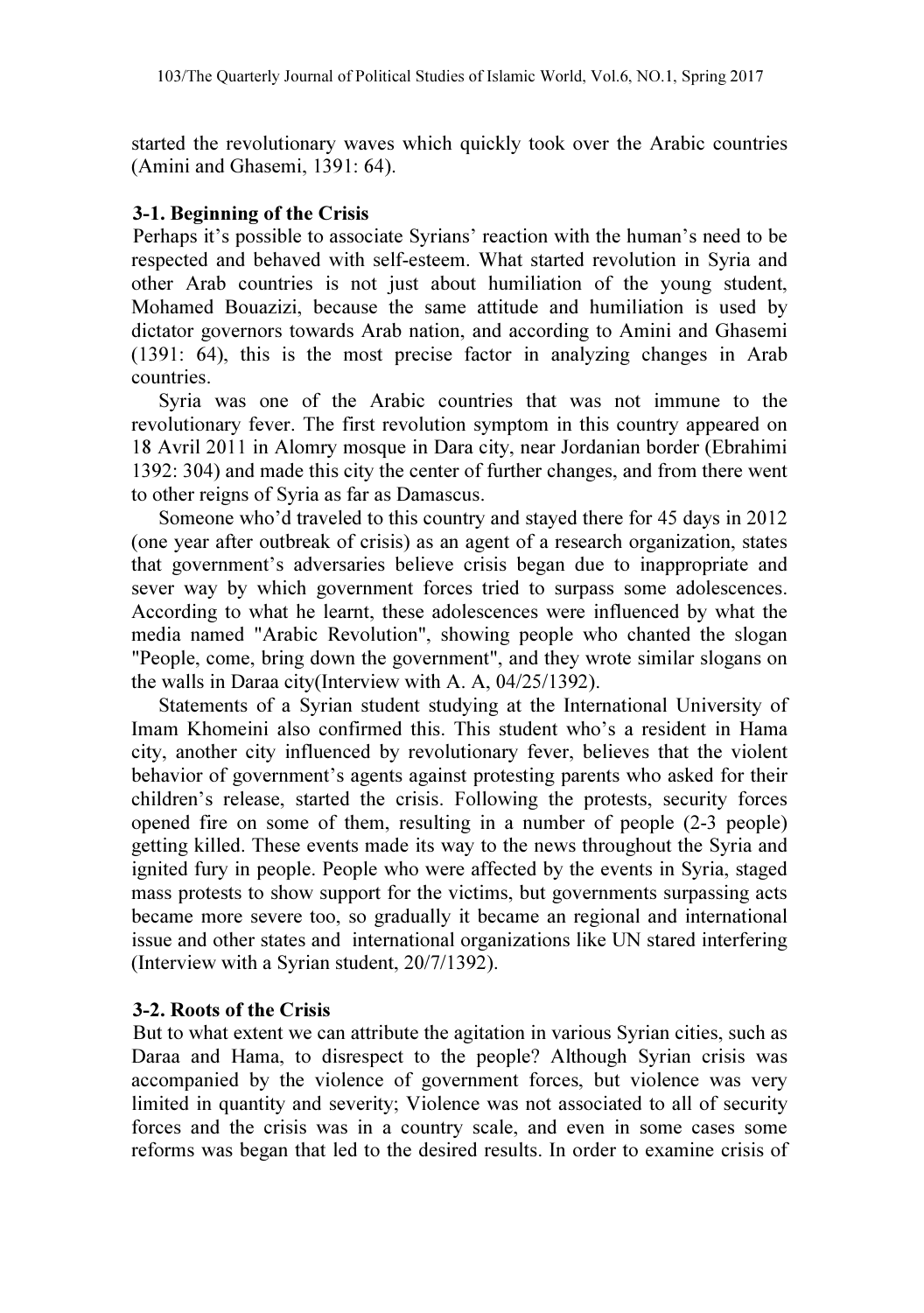Syria thoroughly, we need to go back to Hafez Assad's period. He was one of the martial who gained power after the military coup of 1970 in Syria, and like lots of other Arab leaders, made the rolling Inheritable to keep the power in Assad's family. Bassel Assad had this right but he died early, So Bashar was recalled from London to be ready to receive the power (Salehi, 1391: 45).

 Bashar, who was 35 years old, was faced with a constitutional obstacle, because presidential position was allowed only for men 40 years old and above. Although he didn't have this qualification, the constitution changed to make his leadership possible, this started a wave of opposition from parties and Western intellectual groups, which strengthened later serious objections to his rule (Imami, 1376: 108-133).

Developing a secular constitution in 1973, joining the peace process after the war with Israel in the same year and the intervention in favor of the Maronites against Palestinian groups in Lebanon, were some of the Assad's actions which were opposed by the Syrian Islamists, particularly the Syrian Muslim Brotherhood (al-Ikhwān al-Muslimūn).(Salehi , 1391: 44). In the eve of Islamists, these measures were too bad that they declared armed jihad against the government and in response, thousands of people were killed.

 Syria is among the countries where the military elite plays an important role in passing the country from liberalism to a one-party authoritarianism structure. This happened due to ideological motives and by the help of a group of intellectuals and civil society. When military elite gained power, they adopted democratic and progressive ideologies. Their main slogan, was the fulfillment of basic social needs of lower and middle classes in the society, This mobilized lots of people in favor of ruling group, in a way that lots of unions and organizations related to the women and the young turned in to government's arm; but on the other hand, this military elite were strongly against division of political power or the formation of Independent power centers, and this resulted in military dictation and Political impasse in the country and protest of democratic movements (Baghjar, 1390: 281-282).

 Although in his ruling period, Hafez al-Assad was trying to reduce the intensity of opposition by attracting his opponents within the government system, he was not quit successful in doing so (www.khabaronline.ir).

 Since a long time ago, The Syrian government has been facing the resistance of Western intellectuals in this country, whom were formed under the west's influence and would resist any kind of dictatorial regime. Some of these intellectual whom can be labeled as Arab Christian intellectuals, were formed under the influence of Christian missionaries in past eras, and their strong tendency towards west is the reason for their resistance towards Islamists. They supported national-socialist pattern and there has been friction between them and Syria government for a long time (Imami, 1376: 133-108). By forming National Progressive Front, Hafez al-Assad tried to give the chance of participating in political activities to non-Bassi groups, but this association's authority was limited; for example, its members were not allowed to recruit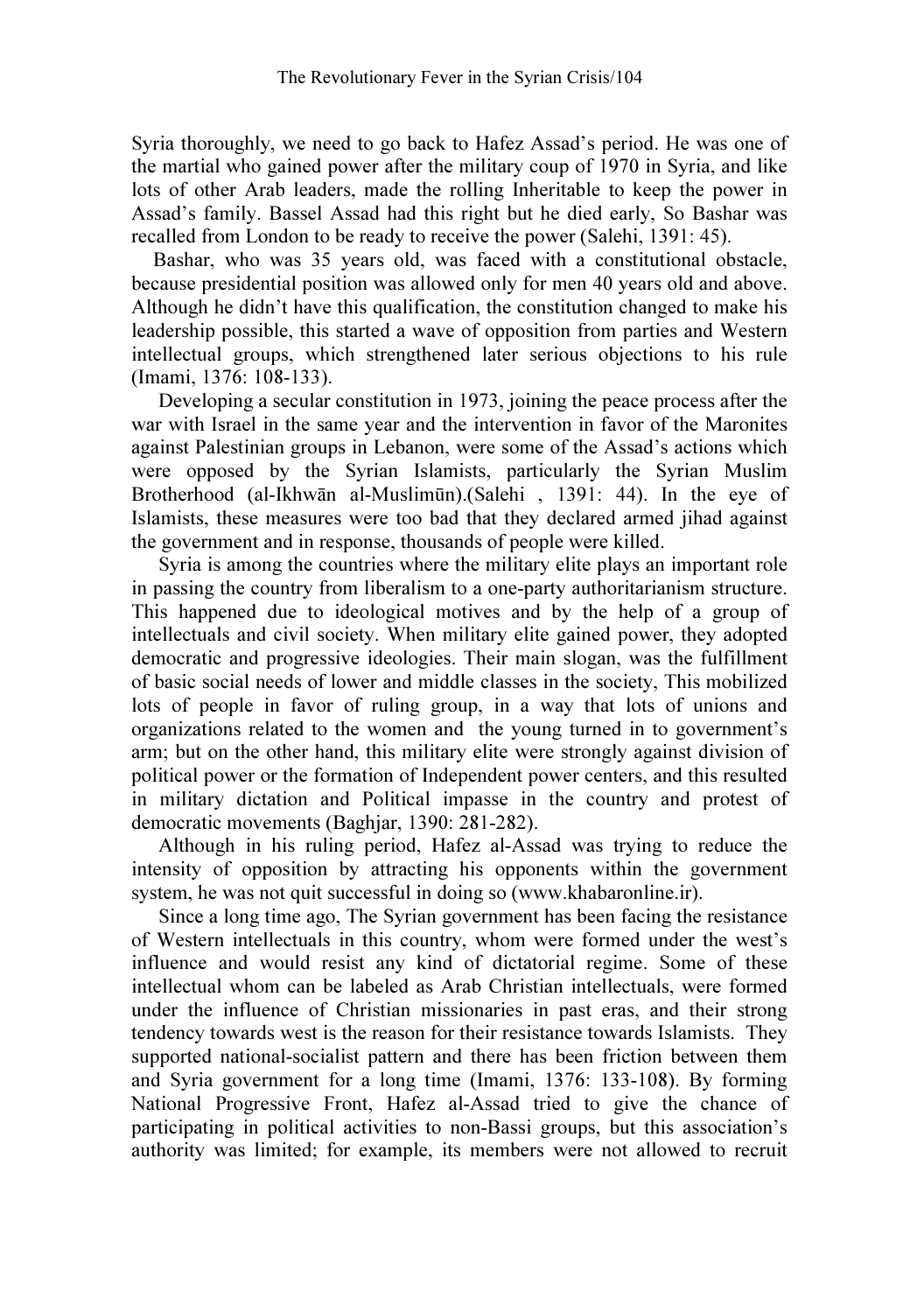members in universities or the military (ibid: 140). He was somewhat adherent to democratic practices and pluralism, but not to the extent to let his competitors have equal chance in gaining authority; for example when he saw his brother Rifaat al-Assad as a dangerous rival to his regime, he marginalized him from politics.

 On the other hand, allocation of rents by the government to certain people, caused gaps and Inequality in Syrian community, Leading to protests and dissatisfaction of some corps commanders and managers of the country (ibid: 143-165).

 These issues were the problems that Bashar Assad, aside his rule, inherited from his father (Ibid: 47). After good events which happened in international level and what was called "Arab spring", these problems manifested their effects and caused chaos in Syria; its trigger was the government's refusal of doing actual reforms and obstructing legal tracts for people to achieve their will (ibid: 46).

#### 3-3. Inability to Provide Security and Prosperity

The economic mismanagement of Government and its weaknesses and inefficiencies in providing people's basic needs, were among the most important factors that led to loss of legitimacy in the eyes of the people. According to Mousavi, "the unfair distribution of wealth, corruption and oppression" is one of the causes of social movements and degeneration within the system (1390: 6) And Crane Brinton in his "Anatomy of revolution" about four revolutions in England, France, Russia and the US, had concluded that "all these revolutions generally had a financial origin, and they all began by protests to taxing system (1363: 41). Syrian political system has been both under military threats and economic threats; this becomes clear when we consider that the Syrian crisis began in poor and marginal regions, Who wanted to improve their living conditions and economic state and if the leadership was in their hands, maybe the manifestation of objections were different -City of Daraa, which was kind of a center for the changes in Syria, is one of Syria's impoverished cities- But intellectuals and the younger generation quickly took the leadership of the protests in their hands and slogans such as freedom and social justice were introduced. (Zubaydah and Pashaii, 1390: 168). Although by planning economic reform and giving the chance of participation in The Baath Party to the Peasants and serfs, the Syrian government tried to establish a center for itself between the poor, but economic sanctions and Domestic and international crisis prevented the realization of reforms (Salehi, 1391: 39).

 Ajorloo (1390: 65-64) by presenting a report from the UN Food and Agriculture Organization (FAO) and International Transparency organization, has summed up the main challenge for the Syrian economy in four challenge: 1- Lack of economic justice, as intense class gap among residents of large cities and other marginal areas is evident; 2- Severe food price inflation under the impact of rising global food prices that had resulted in pressure on the country's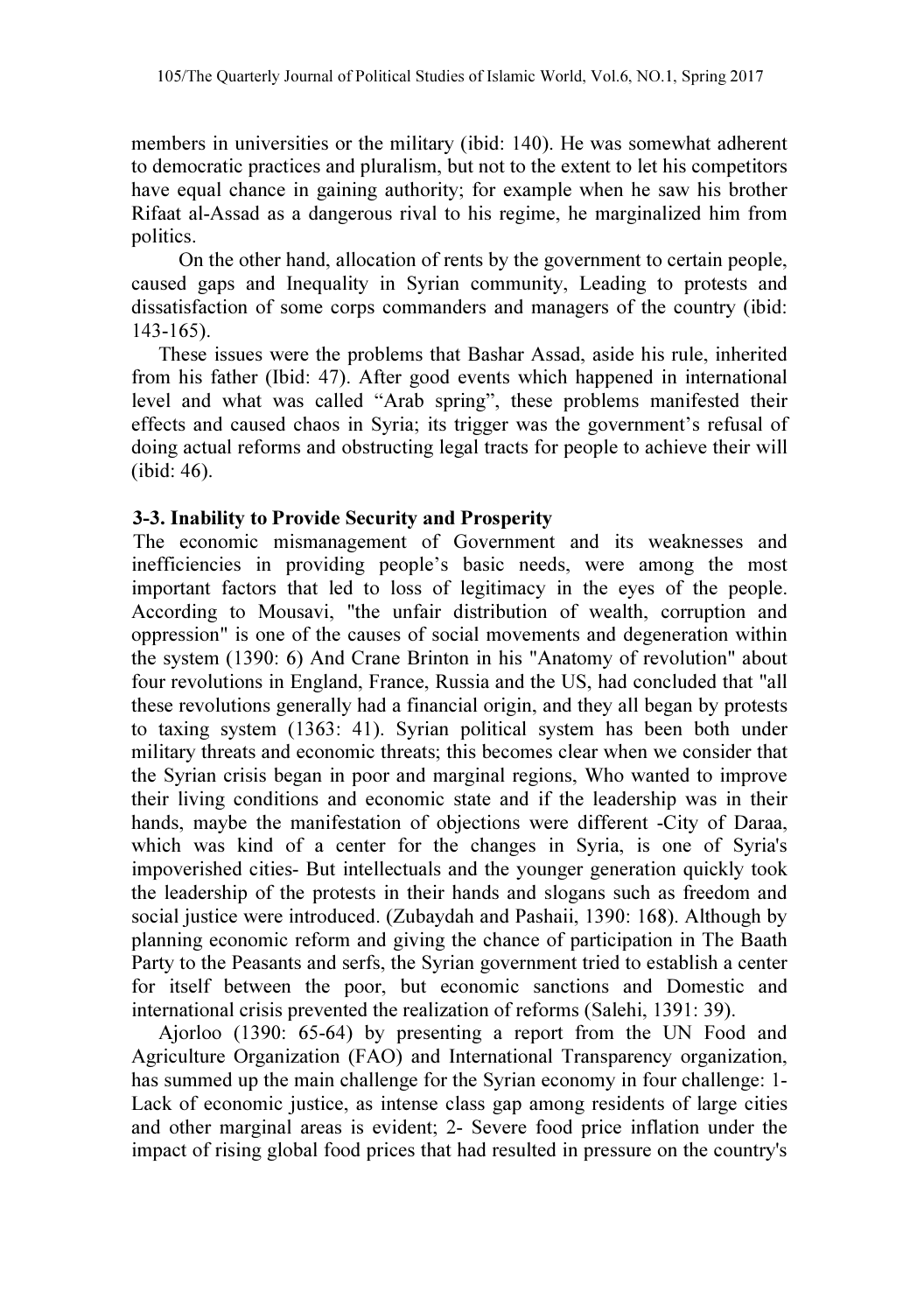poor; 3- Rising unemployment caused by the growing young population and mental health problems caused by it, caused some young people resorting to terrorist acts; 4- Financial and administrative corruption so that in 2002, out of 178 countries, Syria ranked 127 in the integrity of financial and administrative space, and since then its rank has increased. The Syrian government tried to attract foreign investments to some extent, in order to increase the welfare of citizens and overcome internal problems, However, due to the government's willingness to socialist economy and external threats, it did not find much success, and the economic prosperity of the late 1990s not only did not continue but during the government of Bashar al-Assad, the economic crisis became more severe (Imami, 1376: 178).

### 3-4. Inefficiency of Political System

Another one of Syrian political problems is the crisis in participation in authority and political power shift in the system. By exclusively controlling public resources, The Syrian government has fueled the authoritarianism in the region; although these controls exist in different countries in the Middle East, in Syria, the regime adopted the same approach regarding both political opponents and even some passive social organizations. In order to understand the politics in the region, it's essential to consider the situation and how the fate of opposition forces, like the ways in which they are supported, selected or suppressed by the ruling regime (Lee Nvrjy, 1383: 159). The Baath Party is the center if power Circle in Syria, and doesn't allow any group or organization to operate independently, to such an extent that no private organization can operate without the permission and representatives of the Baath Party, also no organization is permitted to communicate with foreign governments without the presence of representatives of the Baath Party (ibid: 160); While Syria has various Ethnicities and religions that were brought together under a centralized government, this variety has led to various crises in social and political structure of Syria, in any period. Lack of social cohesion, unfavorable International position, followed by its domestic and international cultural consequences, bad relations with regional neighbors, etc. are among the signs that could indicate the inefficiency of social and political structure of the Syrian regime, Although the Syrian government doesn't believe in it and associates most of its enemies with incitement by foreign countries (Assad, 08/04/1391)

 There is no doubt that such crises have led all rulers to create an atmosphere of tyranny and oppression in order to overcome internal problems, though sometimes this method expanded the crisis by itself, an example of which can be seen in the recent crisis in Syria. Although according to Ajorloo the crisis had internal and external factors, one of its reasons might be the lake of internal cohesion, whether within the government or among the people (1390: 66-61) threats to the legitimacy of the Syrian political system faced it with one of the most difficult political challenges in its history, because It became very complex and the scope of the crisis and internal pressure from all sides tried to overthrow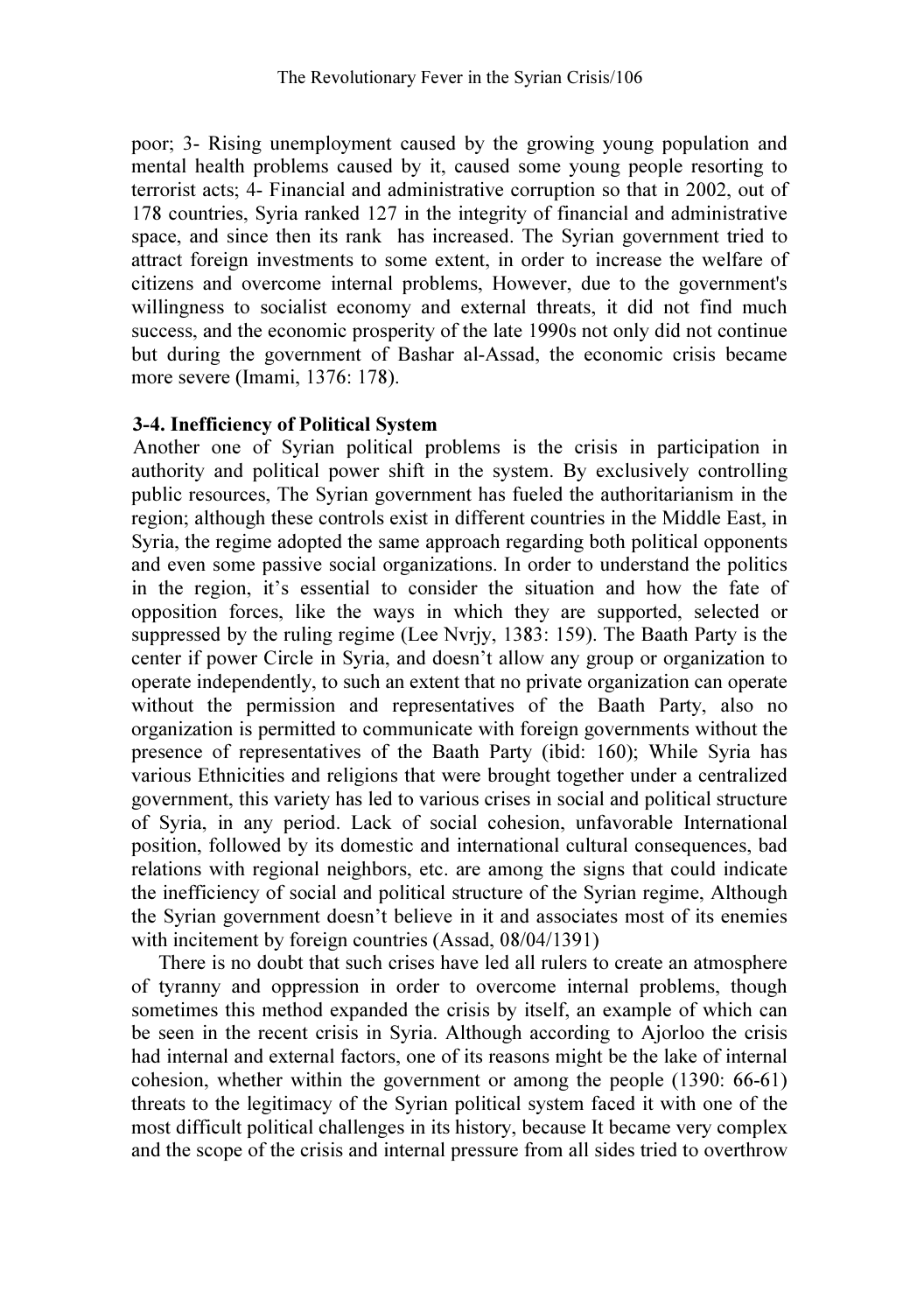the Assad's regime (www.irdiplomacy.ir); but of course, this doesn't mean that armed opponent groups are legitimate, In fact, they're dispersed and incoherent due to the lack of legitimacy and this makes victory difficult for government's opponents; that's why Syria is in a devastating civil war (Zubaydah and Pashaii, 1390: 168).

## 3-5. Religious Ideas and Ideals

Various conflicts between Muslims and Christians and also Muslims of different sects, especially among the Sunnis, led by the Muslim Brotherhood, and Shiite Alawies, , led to the country's holding a position lower than its actual regional position, and weakness of political systems in that region (Ajorloo, 1390, 59-6). In Syria's population of 23 million, 90% are Arabs and the rest are other minorities, Armenians, churches, Chaldeans and Turkmens. In terms of Religion, 74% of the Syrian population is Sunni, 13% Alawi and 10% various Christian sects, and the remainings are of other religions. Syrian Christians can be divided into 10 different sects and Muslims into least 5 sects of Ismailis, Alawies, Sunnis, Druze and Yazidieh; But regardless of religious separation, Public acceptance of Islamic parties and Islamic slogans, turned to another of the hallmarks of this revolutionary fever and In other words, this dissatisfaction and economic, social and political difficulties are companied by expression of ideas and ideals of a better world. According to Crane Brinton, "if there's no idea, there's no revolution" (1363: 59). Much of the Syrian government opponents are those who were religiously and in terms of religious customs, targeted to hostile attitudes, they've been against the domination of majority Sunnis over Alawite minority, since Hafez al-Assad's period. These oppositions have shown themselves as conflicts between the Muslim Brotherhood, representing Sunni community and the government, on behalf of the Alevies (Salehi, 1391: 48).

 The Muslim Brotherhood is among the groups that have the most challenges regarding the political system, and its most striking feature is its constant opposition with the political system of the country. As was mentioned in finding historical roots for the Syrian crisis, they regarded developing a secular constitution in 1973, and joining the peace process after the war in the same year and intervention in favor of the Maronies in Lebanon and against Palestinian groups, as the greatest sins of government at the time of Hafez al-Assad. These Islamic groups, some of which are believed to have Salafi ideas, believe in Islamic caliphate (Salehi, 1391: 44). They initially tried to oppose government by preaching and advising people to act against the government, but a group of them regarded preaching as ineffective and got involved in gun battle with security forces, in which several thousand people died. After the conflict, Hafez al-Assad government became a full police state, which announced all clubs and associations such as Pharmacists Association and the lawyers Association dissoluted. Until 2011, the Muslim Brotherhood, was not able to participate in Syria's domestic and foreign policy effectively, because on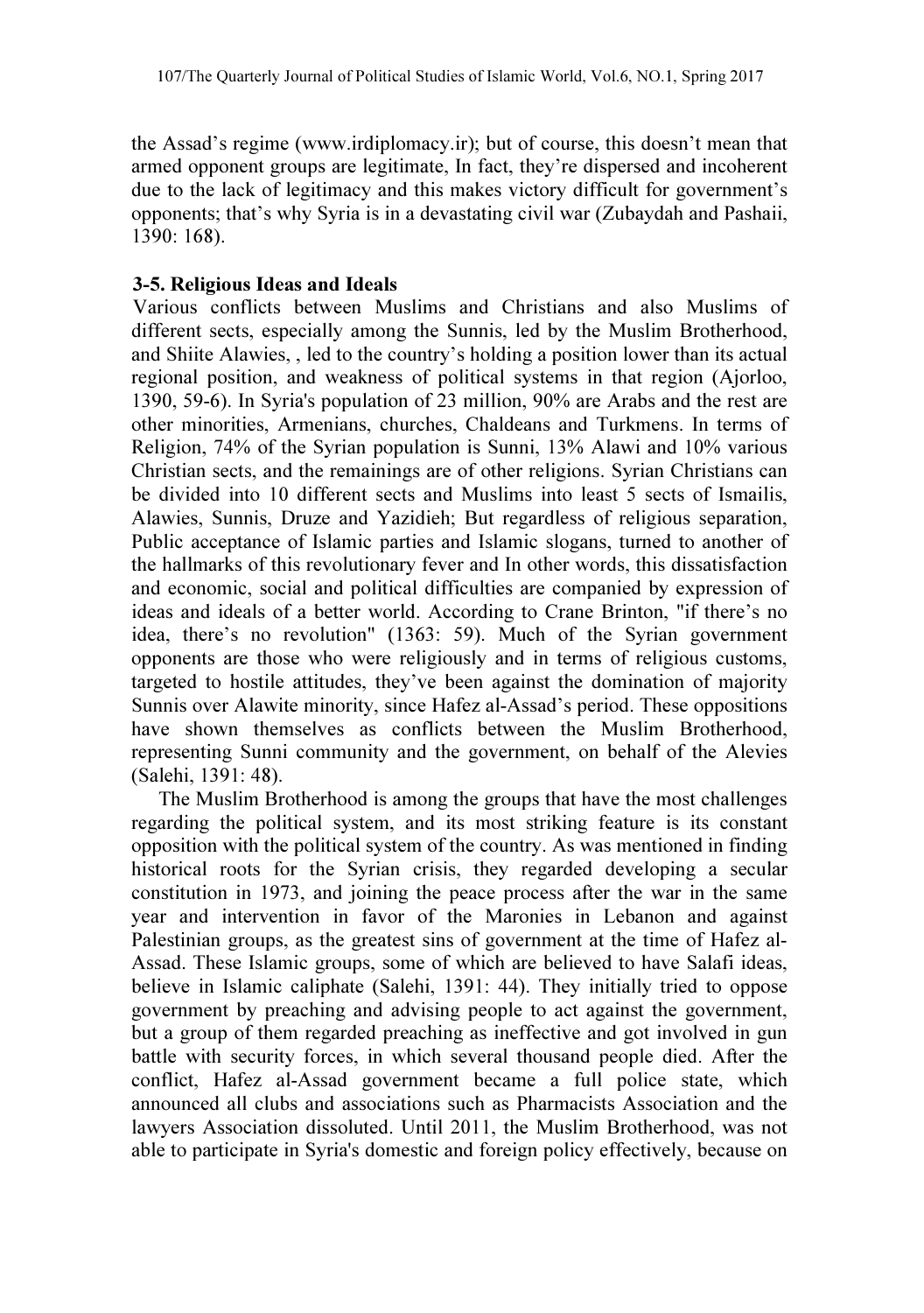the one hand, its leaders disagree over strategy and on the other hand, the government's political and economic reforms made their fighting fruitless, but Changes resulting from the "Islamic awakening" or "Arabic spring" made it possible for it to once again gain ground in the Syrian society (ibid: 47-48).

One of the most radical movements fighting the Syria government in the name of Islam is Salafi movement which's derived from the teachings of Hanbali, especially Ibn Taymiyyah and, in the past two centuries, Wahhabism.

 Wahhabism showed itself as al-Qaeda and the Taliban in recent years, with an inhuman, irrational and cruel face (victim emirate, 1391: 112); but, this movement should not be confused with the Muslim Brotherhood, Although the Muslim Brotherhood is derived from the ideas of Ibn Taymiyyah too, but in contrast with Salafies, they believe in the unity of Muslims and the Islamic Ummat, and avoid divisions (Mousavi, 1390: 355). Salafi movement goes as far as excommunicating Muslims, and the growth of this movement in Syria has caused the crisis in this country to deepen further.

 Salafi movement won't do any kind of negotiation and compromise with the Syrian government, and the bloodiest battles in the country are associated with this movement (the victim emirate, 1391: 115). But the Syrian government's problem is not only the Muslim Brotherhood and Salafies, but even some Shiites in Syria Excommunicate Alevis and declare them as outlaws, because they think they are extremists, this made Hafez Assad ask Imam Mosa Saddr for his "Istefta" or religious opinion, so that they will be recognized as one of the Shiite groups (www.snn.ir). He planned to win Shi'ite's satisfaction this way, on the other hand, in order to satisfy the Sunnis, he advocated the constitution's requirement, about the essential role of Islam and Muslims in legislation and the law that says president should be Muslim. This principle led to Alawi people like Hafez al-Assad to be regarded as true Muslims (Www.khabaronline.ir).

 The increase in Islamist popular sentiment during the 1980s, caused government to build the mosques and establish Quran competitions, Urge people to observe the Islamic dress code, issue licenses for their mosques preachers and speakers and monitor them, allow prayers in the barracks, and allow people who were under its support, to criticize the government, although these policies were effective to some extent on mitigating opponents, but failed to silence them forever, and they were waiting for any opportunity to show their opposition (Salehi, 1391: 48-49).

#### 3-6. Failure of Reform Strategies

Syrian political system is more democratic than most Arabic countries, but government's strict control over national industry had increased its power (Imami, 1376: 143-165). Assad tried to continue his father's reform plans during his rule. As his first step in 2000, He started with the plan "Damascus Spring" to do political reform. "Damascus Spring" was a term used for a period of free political activity that had two main pillars: Free discussion forums or conventions, and 99, 1000 declarations. In statement 99, a number of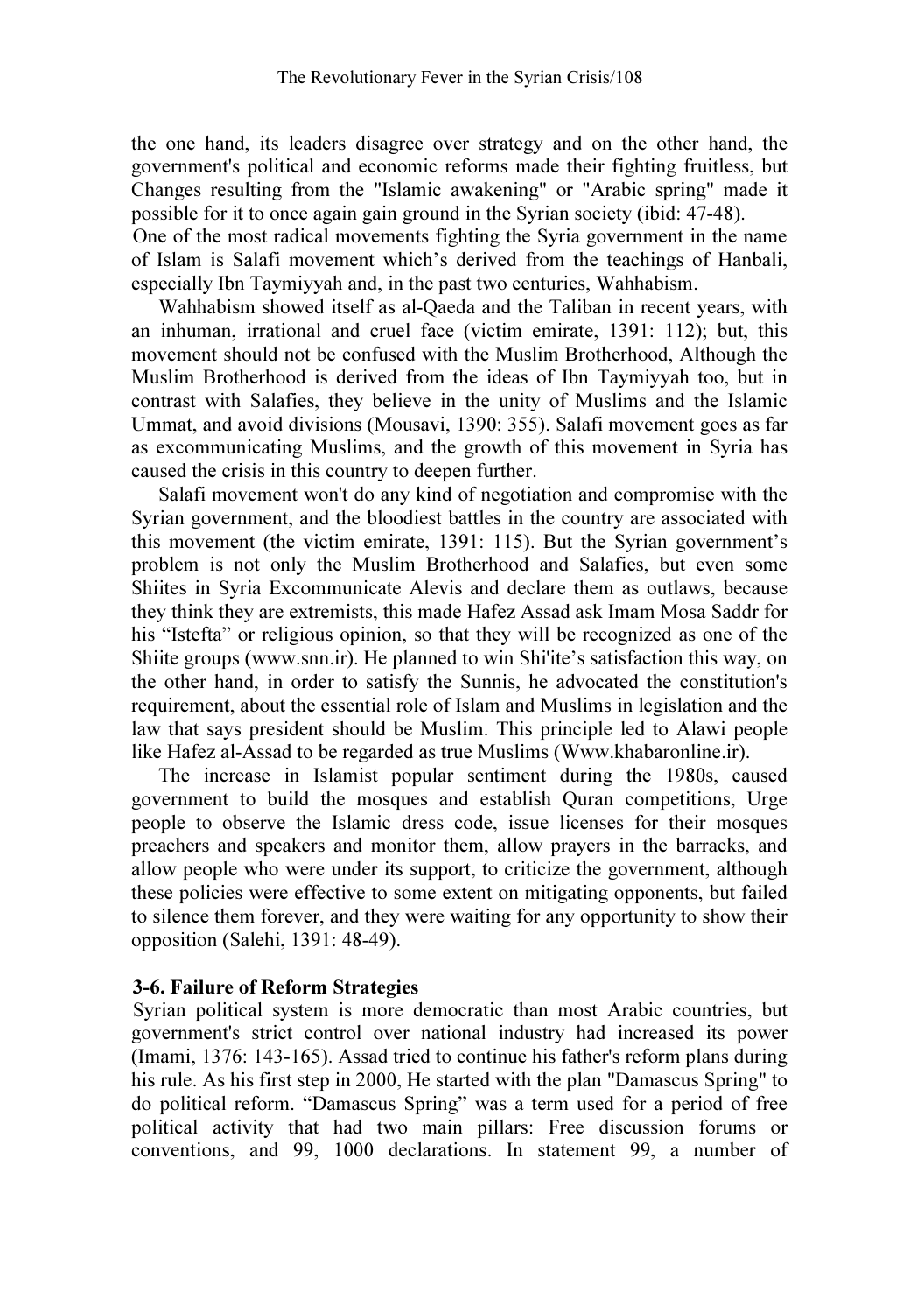intellectuals and opponents of Assad's government requested the ending of the state of emergency that was established in 1963 and greater political freedoms to be granted (Salehi, 1391: 51) In statement 1000 that was signed in January 2001, 1,000 political opponents of Bashar al-Assad, requested political freedom and equal rights for all citizens, but none of these plans had not sufficient continuance and reliability, and in the end by the excuse that such arguments are counted as attack on the foundation of society and are trying to divert the attention of government from important issues such as the tension between the Arab and Israel, prevented political activities and did extensive actions to arrest dissidents. Other efforts were made to achieve political openness, including the Damascus Declaration and the Beirut-Damascus declaration, but none of them achieved the desired results (Ibid: 52).

 This inefficiency was a sign that the ruling elite as "the people in front of everyone and on top of the social pyramid" had failed in carrying out their job (Brinton, 1363: 60) and the idea that taking power from them was unfair made its way to the mind of the key members of the delegation; that everybody are Brother and equal, and they doubted the beliefs that they were grown up with, and thus not only didn't resist opponents, but also joined revolutionaries; they requested a change in the situation, but before reaching this stage, they tried a lot to reform the state. According to Brinton, in the process of the revolution, a time comes when "a class reaches wealth, but feels like being deprived of the highest dignity in social and the political authority" and right at this time "social conflicts reach their peak" (Brinton, 1363: 76); it means "when being wealthy, especially for two or three generations, cannot do anything for you in this world, you have a very reliable preliminary sign of revolution" (ibid: 77).

#### 3-7. Organized Groups

What we discussed so far, confirms Brinton's idea (Ibid: 181) of "the masses do not create the revolution" and "they can be used for some exciting performances only." Brinton says a "small group active group" starts to form a revolution, which is established by "discipline, principle and Bigotry" And through advertising, being contentious, protesting, sit-ins, street battles and non-violence guerrilla insurgencies, requesting mediation to put pressure on governments, sporadic assassinations for punishment and purge, and other techniques, they get prepared for it. Brinton writes: At this time, forming associations and pressure groups is a necessity, so that within them, some people get trained and organized for specific targets and to use all kinds of pressure, from advertising and legal demands to terrorism, in order to achieve their goals. According to Brinton, the severe acts for changing the fundamental orientation of the governing group, which increase over the time, is caused by these pressure groups; that go further than making legal demands and advertising, and plan and organize direct actions against the government. Their importance and the impact they have on the success of the revolution, caused Brinton to call them "illegitimate government". (1363: 46) If some opponent groups hadn't organized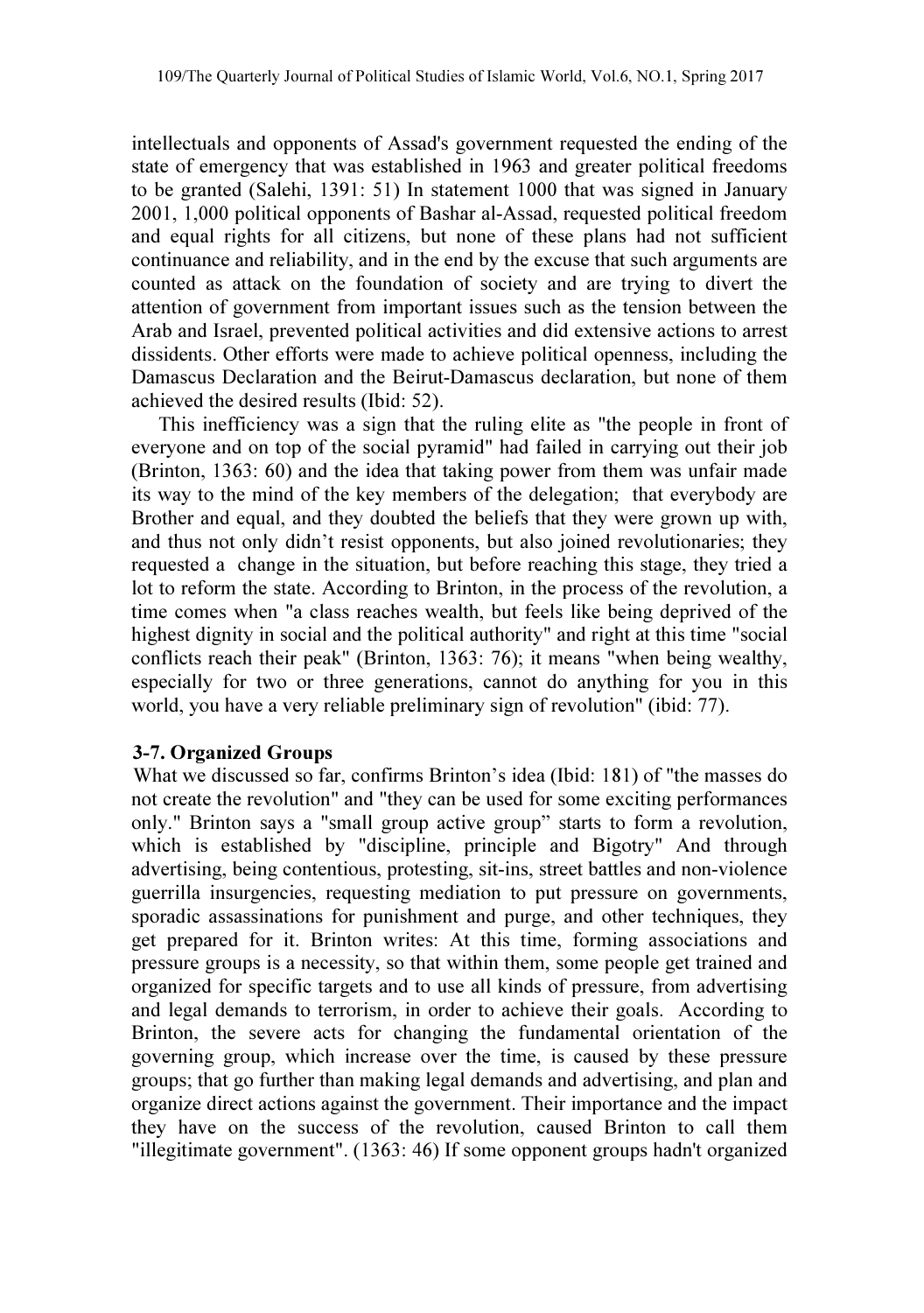a group called "Free Syrian Army" and incited people for armed rebellion against the government, maybe the protests wouldn't result in some people getting killed (Ajorloo, 1390: 58). But why should such an army establish within three months and a half after the beginning of the Syrian crisis on July 29, 2011? Before Ryadth al-Aasd accept the command of the "free army" and start resisting with a group of military deserters and defectors from the Syrian army, another group of military defectors from the Syrian army, called "Free Syrian officers" had been formed under the leadership of Colonel Hussein Harmosh, who established the initials core of armed resistance (www.shakhsiatnegar.com).

 Crane Brinton (1363: 62) says "Eventually, when people from high classes who have the political power had no solution but to use force, they did it in a scattered and ineffective way" and this "Last uniformity ... is perhaps the most clear and important one."

 In his Anatomy of Revolution, he concludes that in the case of defiance and "illegal revolutionary acts ", "Normal reaction of any ruler is to use police force or military" but although they did so, "But in any case such a reaction resulted in a surprising failure." Because "they clearly failed to apply enough force." (Ibid: 102).

 However, since the Syrian government by receiving political, economic and military aid from Russia, China and Iran has been able to prevent "the fall of its system" and been successful in maintaining unity at least among the Alawites and Christians, it's lost its control over nearly two-thirds of its territory; But in contrast the Syrian opponents Failed to reach a unified stance against government due to having different set of beliefs which are sometimes conflicting with those of others, They also don't have a coherent organization with powerful leadership. The gap between the permanent members of the UN Security Council and opposition from Russia, China and Iran prevent the establishment of an international coalition against Syria government.

## 4. Conclusion

Although in the development of the Syrian crisis, there were many domestic, regional and international factors involved, what emphasized in this article, are internal factors that underlie the crisis, or according to Crane Brinton, the "revolutionary fever symptoms." Although the Syrian government in some cases had the characteristics of a democratic government, it was put under circumstances that revealed its great shortage in terms of other democratic characteristics.

 An Alawi state that only represents 13% of the population of Syria, and a lack of Sunnis' consensus about the Legitimacy of this government and incorrect political actions led to Syria becoming the center of attention of Arabic countries and regional and international powers, in the same time with the beginning of changes in Arabic countries in the Middle East and North Africa in 2011. Consistency of internal movements with external powers on one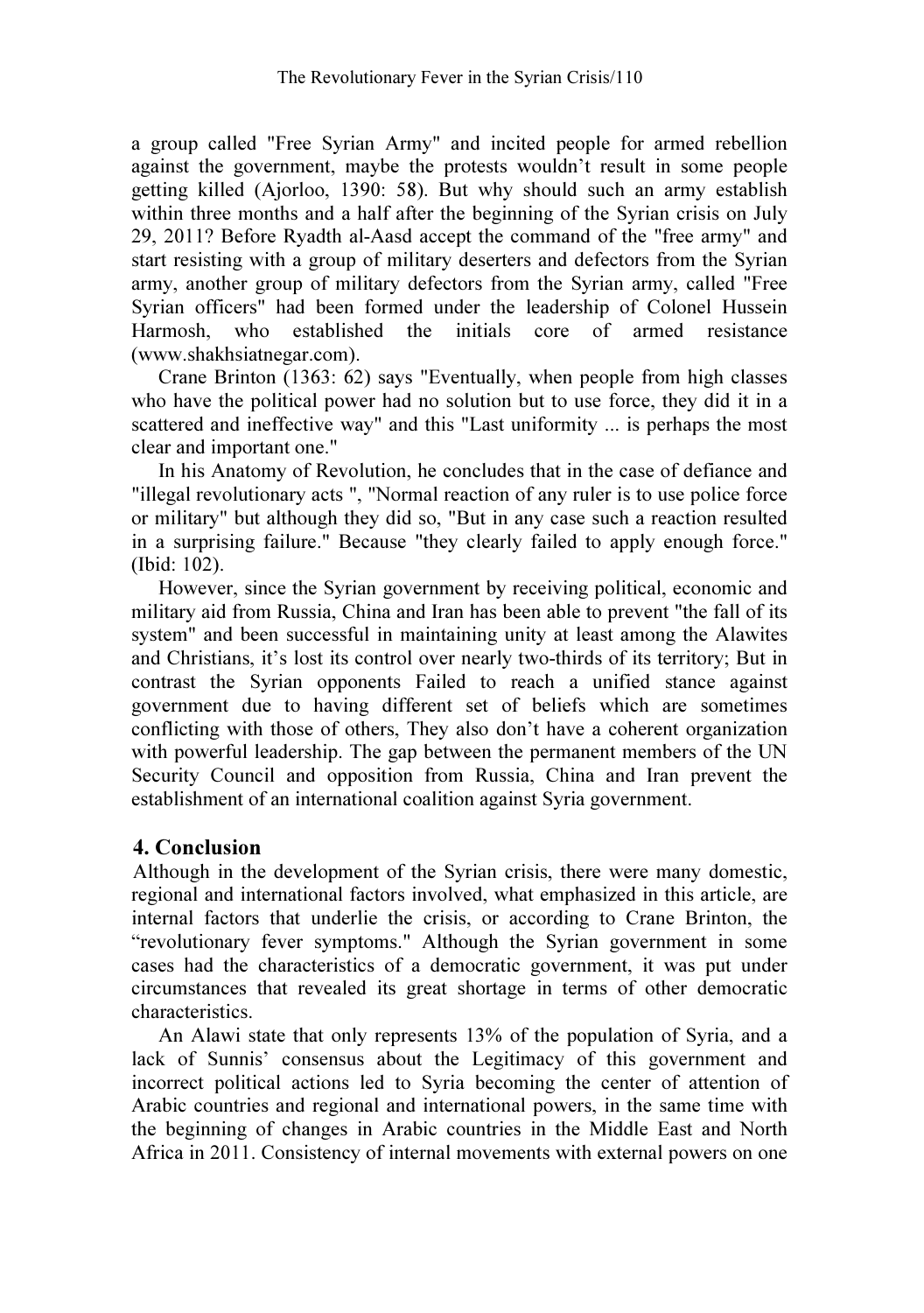hand, and the lack of consensus among the opponents on the other hand, caused the crisis not to reach a compromise and not to form a democratic government. Actually, the only results are greater destruction and losing property and lives for people who maybe did not have much to do with this crisis.

# References

1. Ebrahimi Nbiyallh (1392). Ekhvangarayi va Siyasate Kharejiye Qatar dar Ghebale Enghelabhaye Arabi (pp. 291-312). In F Poursaeid, the Islamic awakening in the Arab world, theoretical and case studies. Tehran: Strategic Studies Publication.

2. Eftekhari A. (1391). *Islamic awakening and Iranian and Western concern.* Tehran: Imam Sadiq University.

3. Imami Mohhamad-Ali (1376). *Politics and Government in Syria*. Tehran: Institute for Political and International Studies.

4. Imami Mohhamad-Ali (1383). *Barresiye Seyre Ravabete Turkey and Syria*. Tehran, Foreign Policy Magazine, Issue 3.

5. Irani ,Mohammad, http://irdiplomacy.ir/fa/page, visit Date: 12/07/1391

6. Ajorloo Hussain (1390). Tahavolate Syria: Risheha va Cheshmandazha. *Middle Eastern Studies*, Vol. XVIII, No. III: 56- 77.

7. Baghjar Perfection (1391). *Bidariye Islami: Dalayel va Risheha*. Tehran, Iran International Institute for Contemporary Abrar.

8. Crane Brinton (1363). Kalbodshenasi 4 Enghelab (3rd Edition). Translation by Salaci Mohsen. Tehran, New Publications.

9. Poursaeid F. (1392). *The Islamic awakening in the Arab world, theoretical and case studies*. Tehran: Strategic Studies Publication.

10.Aziz Jvanpvr and Bani Hashem Mirghasemi (1392). Jonbeshhaye Enghelabi Aribi: Cheshmandazha va Chaleshhaye Olguye Novine Dowlat. In Farzad Poursaeid: Islamic awakening in the Arab world case and theoretical studies, Tehran, The Center for Strategic Studies, (Azs137-Tas 166).

11.http://irdiplomacy.ir>referring date: 16/04/1392.

12.Firuz Abad and downs peasant Sayyid Jalal al- Mahdi (1391). Bidariye Islami va Amniyate Regime Sehyonisty. In Asghraftkhary: Islamic awakening and the security of the Zionist regime, Tehran, Imam Sadiq University (AS), (Tas Azs279- 333).

13.Sami Zubaida and Pashaii S. (1390). Bahare Arabia az Manzare Tarikhi. *Middle Eastern Studies*, Vol. XVIII, No. III: 153- 170.

14.Seyed Javad Salehi (1391). Monhaniye Tahavolate Eslahi dar Syria and Tahlile Naghshe Opposition dar Keshvar. Middle Eastern Studies, Vol. XIX, No. III: 37- 60.

15.Sheikh Arsalan Ghorbani (1391). Islamgarayie Efrati dar Bidariye Islami: Bimha va Daghdaghehaye Jahane Tashayo (pp92-128). The (honorary editor) and Islamic Awakening Iranian and Western concerns. Tehran, Imam Sadiq University (AS).